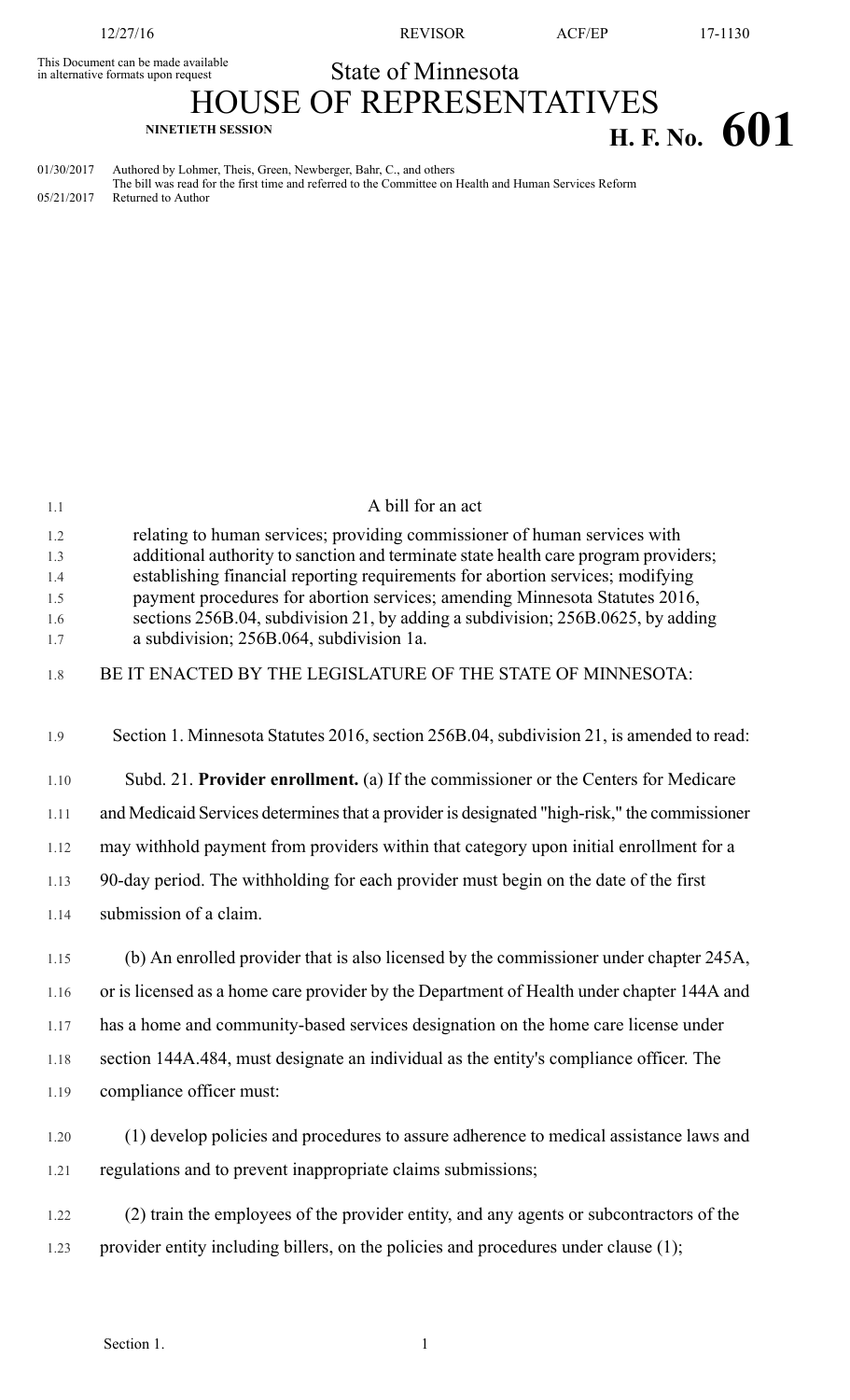2.1 (3) respond to allegations of improper conduct related to the provision or billing of 2.2 medical assistance services, and implement action to remediate any resulting problems;

2.3 (4) use evaluation techniques to monitor compliance with medical assistance laws and 2.4 regulations;

2.5 (5) promptly report to the commissioner any identified violations of medical assistance 2.6 laws or regulations; and

2.7 (6) within 60 days of discovery by the provider of a medical assistance reimbursement 2.8 overpayment, report the overpayment to the commissioner and make arrangements with 2.9 the commissioner for the commissioner's recovery of the overpayment.

2.10 The commissioner may require, as a condition of enrollment in medical assistance, that a 2.11 provider within a particular industry sector or category establish a compliance program that 2.12 contains the core elements established by the Centers for Medicare and Medicaid Services.

2.13 (c) The commissioner may revoke the enrollment of an ordering or rendering provider 2.14 for a period of not more than one year, if the provider fails to maintain and, upon request 2.15 from the commissioner, provide access to documentation relating to written orders or requests 2.16 for payment for durable medical equipment, certifications for home health services, or 2.17 referrals for other items or services written or ordered by such provider, when the 2.18 commissioner has identified a pattern of a lack of documentation. A pattern means a failure 2.19 to maintain documentation or provide access to documentation on more than one occasion. 2.20 Nothing in this paragraph limits the authority of the commissioner to sanction a provider 2.21 under the provisions of section 256B.064.

2.22 (d) The commissioner shall terminate or deny the enrollment of any individual or entity 2.23 if the individual or entity has been terminated from participation in Medicare or under the 2.24 Medicaid program or Children's Health Insurance Program of any other state.

2.25 (e) According to federal law, the commissioner shall revoke or deny enrollment of a 2.26 provider that has a:

2.27 (1) criminal conviction related to:

- 2.28 (i) patient abuse or neglect;
- 2.29 (ii) health care fraud; or

2.30 (iii) controlled substances; or

- 2.31 (2) termination for cause under the State Children's Health Insurance Program under
- 2.32 title XXI of the Social Security Act, title 42, sections 1397aa et seq., or under Health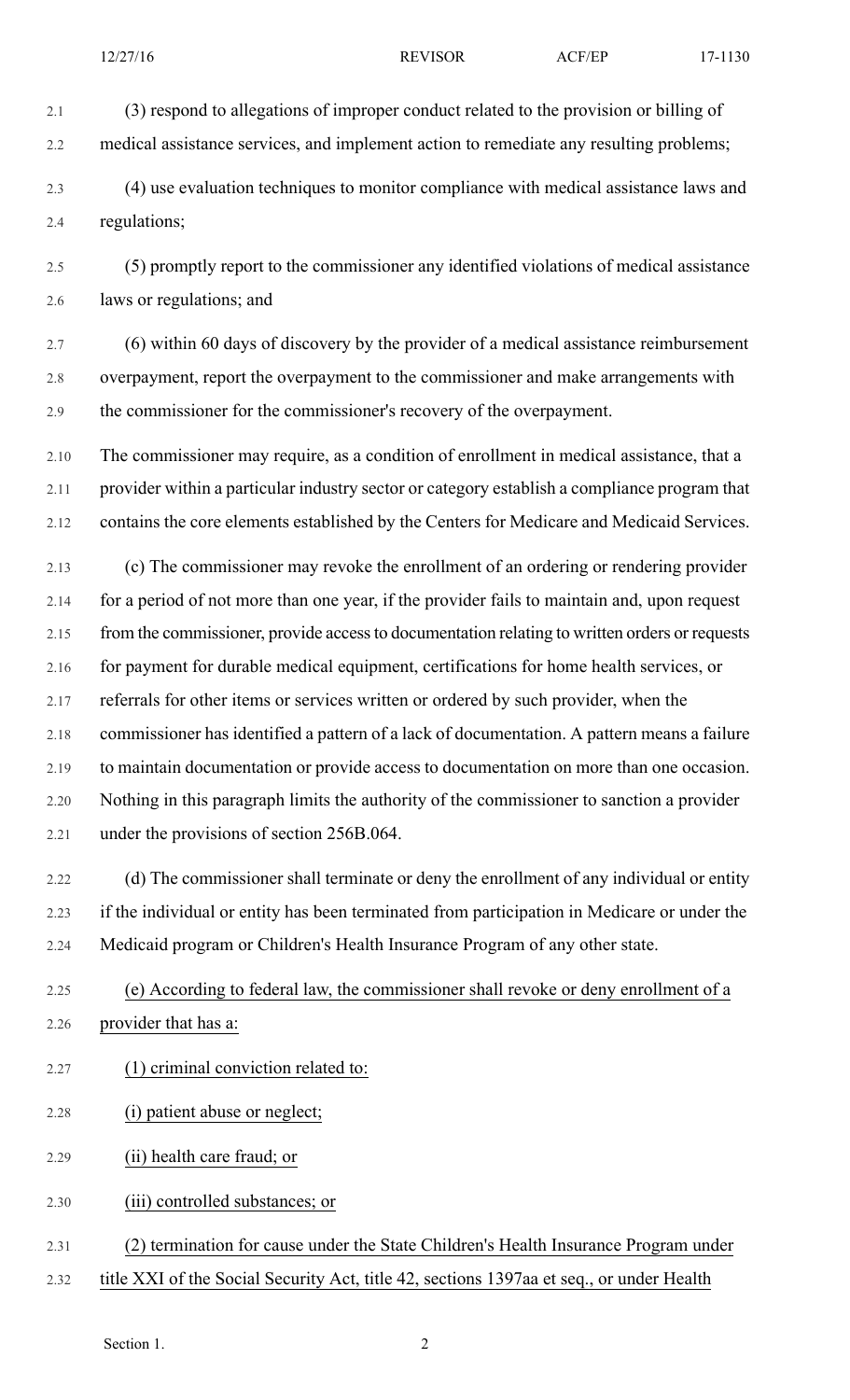12/27/16 **REVISOR ACF/EP** 17-1130

## 3.1 Insurance for Aged and Disabled under title XVIII of the Social Security Act, title 42, 3.2 sections 1395 et seq.

 $\left(\frac{e}{f}\right)$  (f) As a condition of enrollment in medical assistance, the commissioner shall require 3.4 that a provider designated "moderate" or "high-risk" by the Centers for Medicare and 3.5 Medicaid Services or the commissioner permit the Centers for Medicare and Medicaid 3.6 Services, its agents, or its designated contractors and the state agency, its agents, or its 3.7 designated contractors to conduct unannounced on-site inspections of any provider location. 3.8 The commissioner shall publish in the Minnesota Health Care Program Provider Manual a 3.9 list of provider types designated "limited," "moderate," or "high-risk," based on the criteria 3.10 and standards used to designate Medicare providers in Code of Federal Regulations, title 3.11 42, section 424.518. The list and criteria are not subject to the requirements of chapter 14. 3.12 The commissioner's designations are not subject to administrative appeal.

 $3.13$  (f) (g) As a condition of enrollment in medical assistance, the commissioner shall require 3.14 that a high-risk provider, or a person with a direct or indirect ownership interest in the 3.15 provider of five percent or higher, consent to criminal background checks, including 3.16 fingerprinting, when required to do so under state law or by a determination by the 3.17 commissioner or the Centers for Medicare and Medicaid Services that a provider is designated 3.18 high-risk for fraud, waste, or abuse.

 $3.19$  (g) (h)(1) Upon initial enrollment, reenrollment, and notification of revalidation, all 3.20 durable medical equipment, prosthetics, orthotics, and supplies (DMEPOS) medical suppliers 3.21 meeting the durable medical equipment provider and supplier definition in clause (3), 3.22 operating in Minnesota and receiving Medicaid funds must purchase a surety bond that is 3.23 annually renewed and designates the Minnesota Department of Human Services as the 3.24 obligee, and must be submitted in a form approved by the commissioner. For purposes of 3.25 this clause, the following medical suppliers are not required to obtain a surety bond: a 3.26 federally qualified health center, a home health agency, the Indian Health Service, a 3.27 pharmacy, and a rural health clinic.

3.28 (2) At the time of initial enrollment or reenrollment, durable medical equipment providers 3.29 and suppliers defined in clause (3) must purchase a surety bond of \$50,000. If a revalidating 3.30 provider's Medicaid revenue in the previous calendar year is up to and including \$300,000, 3.31 the provider agency must purchase a surety bond of \$50,000. If a revalidating provider's 3.32 Medicaid revenue in the previous calendar year is over \$300,000, the provider agency must 3.33 purchase a surety bond of \$100,000. The surety bond must allow for recovery of costs and 3.34 fees in pursuing a claim on the bond.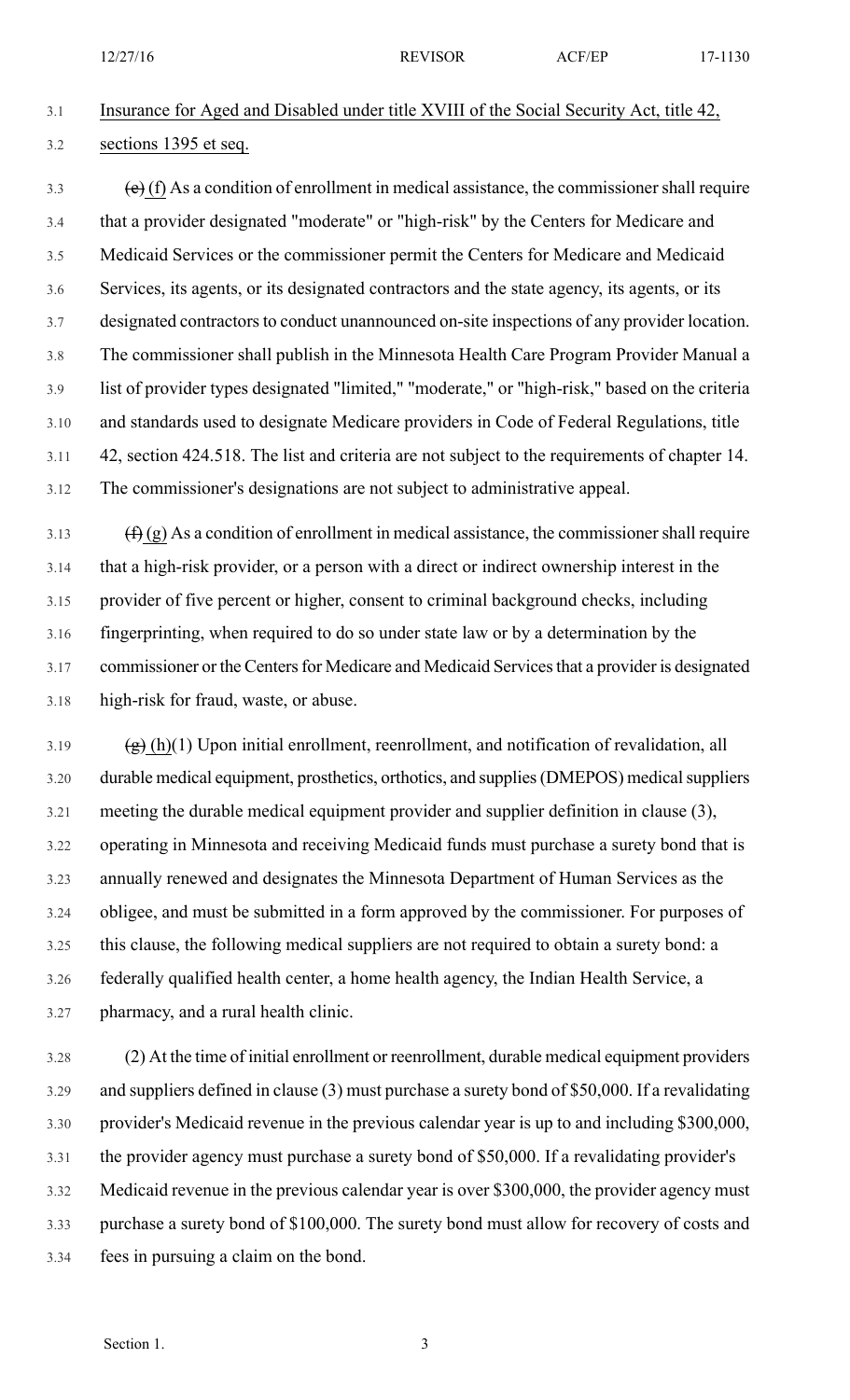4.1 (3) "Durable medical equipment provider or supplier" means a medical supplier that can 4.2 purchase medical equipment or supplies for sale or rental to the general public and is able 4.3 to perform or arrange for necessary repairs to and maintenance of equipment offered for 4.4 sale or rental.

4.5 (h) (i) The Department of Human Services may require a provider to purchase a surety 4.6 bond as a condition of initial enrollment, reenrollment, reinstatement, or continued enrollment 4.7 if: (1) the provider fails to demonstrate financial viability, (2) the department determines 4.8 there is significant evidence of or potential for fraud and abuse by the provider, or (3) the 4.9 provider or category of providers is designated high-risk pursuant to paragraph (a) and as 4.10 per Code of Federal Regulations, title 42, section 455.450. The surety bond must be in an 4.11 amount of \$100,000 or ten percent of the provider's payments from Medicaid during the 4.12 immediately preceding 12 months, whichever is greater. The surety bond must name the 4.13 Department of Human Services as an obligee and must allow for recovery of costs and fees 4.14 in pursuing a claim on the bond. This paragraph does not apply if the provider currently 4.15 maintains a surety bond under the requirements in section 256B.0659 or 256B.85.

4.16 Sec. 2. Minnesota Statutes 2016, section 256B.04, is amended by adding a subdivision to 4.17 read:

4.18 Subd. 25. **Provider reporting requirement.** (a) The commissionershall require vendors 4.19 of medical care to document, for each abortion service provided to each patient, the portion 4.20 of the total vendor cost related to:

- 4.21 (1) professional services related to performance of the abortion;
- 4.22 (2) professional services for preprocedure and postprocedure visits related to the
- 4.23 performance of the abortion; and
- 4.24 (3) facility, administrative, and overhead costs related to performance of the abortion,
- 4.25 reported separately for the services described in clauses (1) and (2).
- 4.26 (b) Vendors shall submit the documentation identified in paragraph (a) to the

4.27 commissioner, for each abortion service provided to each patient, in the manner specified

- 4.28 by the commissioner.
- 4.29 Sec. 3. Minnesota Statutes 2016, section 256B.0625, is amended by adding a subdivision 4.30 to read:
- 4.31 Subd. 16a. **Payment for abortion services.** (a) Medical assistance payment for abortion 4.32 services is limited to payment for:

Sec. 3. 4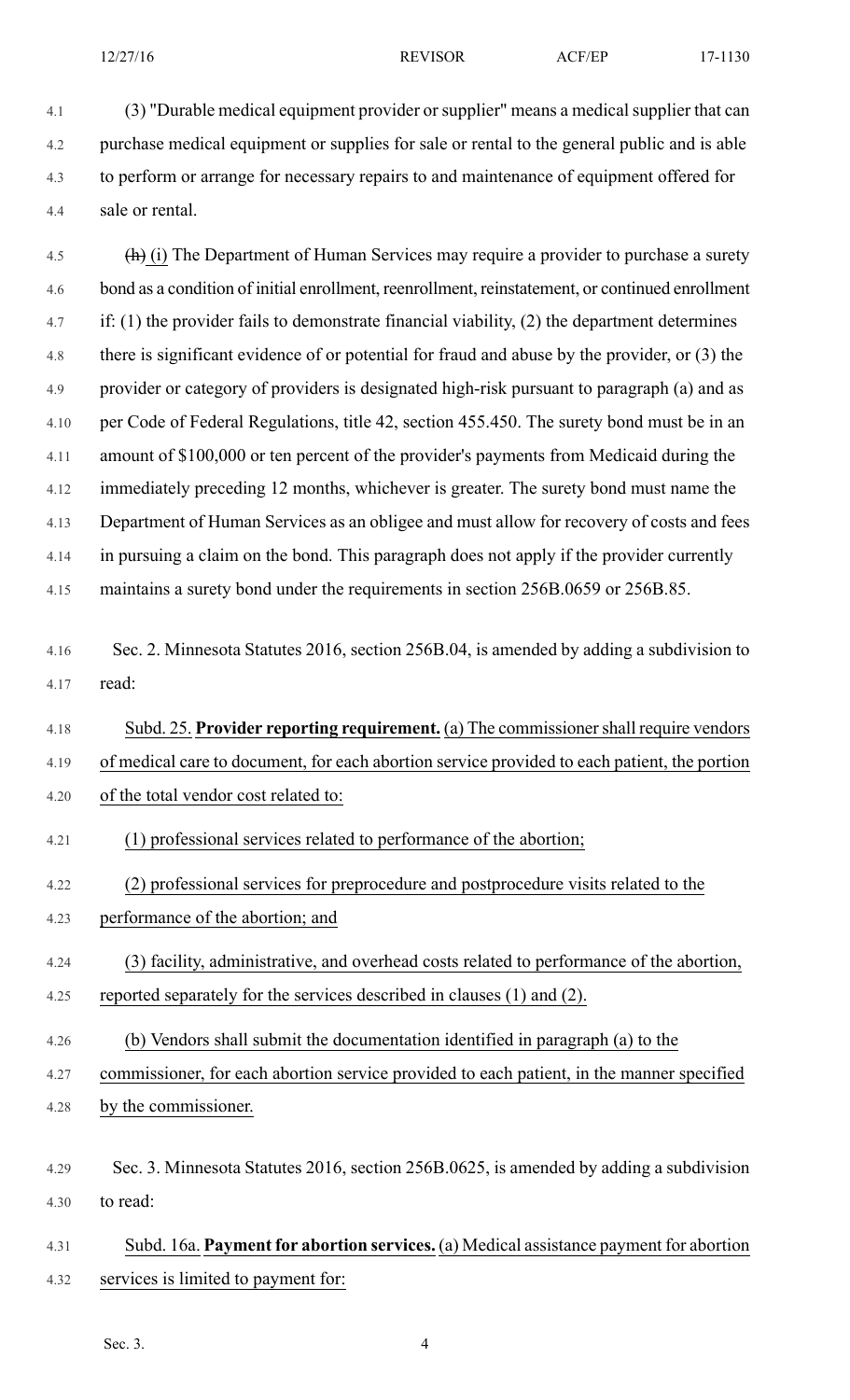|      | 12/27/16                                                                                    | <b>REVISOR</b> | ACF/EP | 17-1130 |
|------|---------------------------------------------------------------------------------------------|----------------|--------|---------|
| 5.1  | (1) professional services related to performance of the abortion; and                       |                |        |         |
| 5.2  | (2) professional services for preprocedure and postprocedure visits related to the          |                |        |         |
| 5.3  | performance of the abortion.                                                                |                |        |         |
| 5.4  | (b) Medical assistance payment shall not be provided for facility, administrative, and      |                |        |         |
| 5.5  | overhead costs related to performance of the abortion.                                      |                |        |         |
| 5.6  | Sec. 4. Minnesota Statutes 2016, section 256B.064, subdivision 1a, is amended to read:      |                |        |         |
| 5.7  | Subd. 1a. Grounds for sanctions against vendors. The commissioner may impose                |                |        |         |
| 5.8  | sanctions against a vendor of medical care for any of the following:                        |                |        |         |
| 5.9  | (1) fraud, theft, or abuse in connection with the provision of medical care to recipients   |                |        |         |
| 5.10 | of public assistance;                                                                       |                |        |         |
| 5.11 | (2) a pattern of presentment of false or duplicate claims or claims for services not        |                |        |         |
| 5.12 | medically necessary or that fail to meet professionally recognized standards of care;       |                |        |         |
| 5.13 | (3) a pattern of making false statements of material facts for the purpose of obtaining     |                |        |         |
| 5.14 | greater compensation than that to which the vendor is legally entitled;                     |                |        |         |
| 5.15 | (4) suspension or termination as a Medicare vendor;                                         |                |        |         |
| 5.16 | (5) refusal to grant the state agency access during regular business hours to examine all   |                |        |         |
| 5.17 | records necessary to disclose the extent of services provided to program recipients and     |                |        |         |
| 5.18 | appropriateness of claims for payment;                                                      |                |        |         |
| 5.19 | (6) failure to repay an overpayment or a fine finally established under this section;       |                |        |         |
| 5.20 | (7) failure to correct errors in the maintenance of health service or financial records for |                |        |         |
| 5.21 | which a fine was imposed or after issuance of a warning by the commissioner; and            |                |        |         |
| 5.22 | (8) any reason for which a vendor could be excluded from participation in the Medicare      |                |        |         |
| 5.23 | program under section 1128, 1128A, or $1866(b)(2)$ of the Social Security Act;              |                |        |         |
| 5.24 | (9) accepting a payment kickback or engaging in another activity prohibited under federal   |                |        |         |
| 5.25 | law;                                                                                        |                |        |         |
| 5.26 | (10) submitting a claim for services furnished by a provider under sanction by federal      |                |        |         |
| 5.27 | or state government;                                                                        |                |        |         |
| 5.28 | (11) failure to supply payment and other information required or requested by the           |                |        |         |
| 5.29 | commissioner;                                                                               |                |        |         |